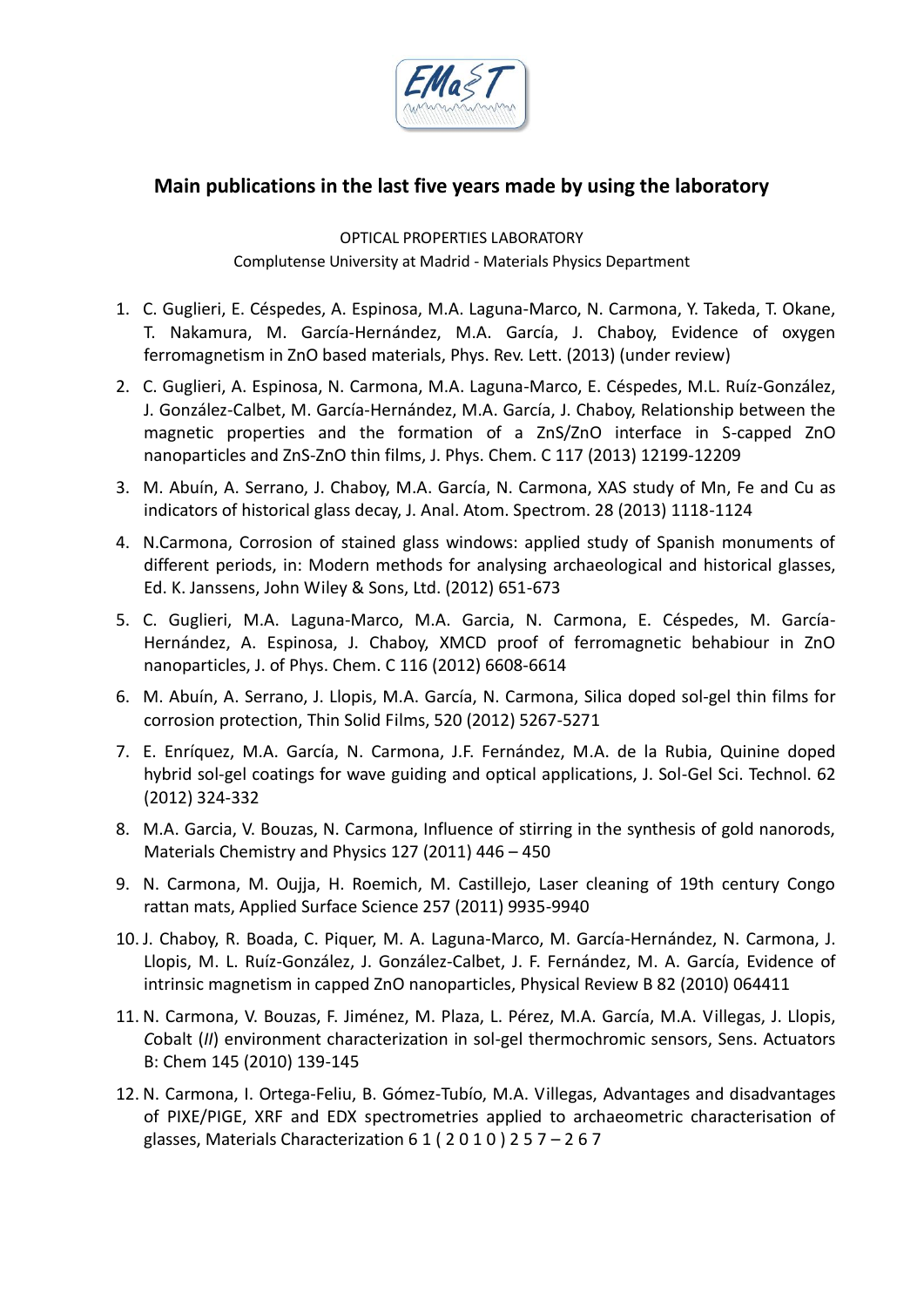

- 13. N. Carmona, A. Kowal, JM. Rincon, MA. Villegas, AFM assessment of the surface nano/microstructure on chemically damaged historical and model glasses, Materials Chemistry and Physics 119 (2010) 254–260
- 14. Marisol S. Martin-González, Miguel A. García, Israel Lorite, José L. Costa-Krämer, Fernando Rubio-Marcos, N. Carmona, José F. Fernández, A Solid-State Electrochemical Reaction as the Origin of Magnetism at Oxide Nanoparticle Interfaces, Journal of The Electrochemical Society 157 (3) (2010) 31-35
- 15. R. Montoya, V. Barranco, N. Carmona, J.C. Galván, A Mathematical Model to Study the Effect of Different Variables on the Potential Distribution in a Damaged Metal/Organic Coating System Using FEM, ECS Transactions 24 (1) (2010) 101-113
- 16. V. Barranco, N. Carmona, M.A. Villegas, J.C. Galván, Tailored Sol-Gel Coatings as Environmentally Friendly Pre-treatments for Corrosion Protection, ECS Transactions 24 (1) (2010) 277-290
- 17. M. A. García, F. Jiménez-Villacorta, A. Quesada, J. de la Venta, N. Carmona, I. Lorite, J. Llopis, and J. F. Fernández, Surface Magnetism in  $ZnO/Co<sub>3</sub>O<sub>4</sub>$  mixtures, Journal of Applied Physics 107 (2010) Nº 043906
- 18. M.A. García, V. Bouzas, and N. Carmona, Synthesis of Gold Nanorods for Biomedical Applications, BONSAI Project Symposium: Breakthroughs in nanoparticles for Bio-imaging. Ed. by E. Borsella, American Institute of Physics (2010) 84-87
- 19. N. Carmona, V. Bouzas, J. Jiménez de la Morena, M. A. García, Miniaturized Devices For Au Nanorods Detection, BONSAI Project Symposium: Breakthroughs in nanoparticles for Bioimaging. Ed. by E. Borsella, American Institute of Physics (2010) 158-161
- 20. Barranco, V., Carmona N., Galvan JC., Grobelny M., Kwiatkowski L., Villegas MA., Electrochemical study of tailored sol-gel thin films as pre-treatment prior to organic coating for AZ91 magnesium alloy, Progress in Organic Coatings 68 (4) (2010) 347-355
- 21. D'Amato, R.; Alexandrescu, R.; Bello, V.; Bouzas, V.; Carmona, N.; Chanana, M.; Costo, R.; Dumitrache, F.; Fabbri, F.; Falconieri, M.; Garcia, M.A.; Gasco, P.; Gonzalez, W.; Herlin, N.; Maurice, V.; Huisken, F.; Idee, J.M.; Loschenov, V.; Mattei, G.; Miserocchi, G.; Morales, M.P.; Morjan, I.; Nie, Y.; Port, M.; Pustovoy, V.; Riccio, G.; Rivolta, I.; Ryabova, A.; Robic, C.; Sancini, G.; Sublemontier, O.; Trave, E.; Veintemillas-Verdaguer, S.; Vivenza, N.; Wang, D.; Xu, H.; Borsella, E., Advances in the preparation of novel functionalized nanoparticles for bioimaging, 9th IEEE Conference on Nanotechnology (IEEE-NANO 2009). Genova, Italy, 26- 30 July 2009, Publ. 2009, p. 597-600
- 22. N. Carmona, M.A. Villegas, P. Jiménez, J. Navarro, M. García-Heras, Islamic glasses form Al-Andalus. Characterisation of materials from a Murcian workshop (12<sup>th</sup> century AD, Spain), J. Cult. Heritage 10 (3) (2009) 439-445
- 23. N. Carmona, K. Wittstadt, H. Römich, Consolidation of paint on stained glass windows: comparative study and new approaches, J. Cult. Heriage 10 (3) (2009) 403-409
- 24. N. Carmona, M. García-Heras, M.A. Villegas, Nuevas estrategias en el estudio arqueométrico de vidrios históricos, La investigación sobre Patrimonio Cultural. Ed. C. Sáiz-Jiménez, M.A. Rogelio-Candelera. Sevilla, 2008, p. 49-66